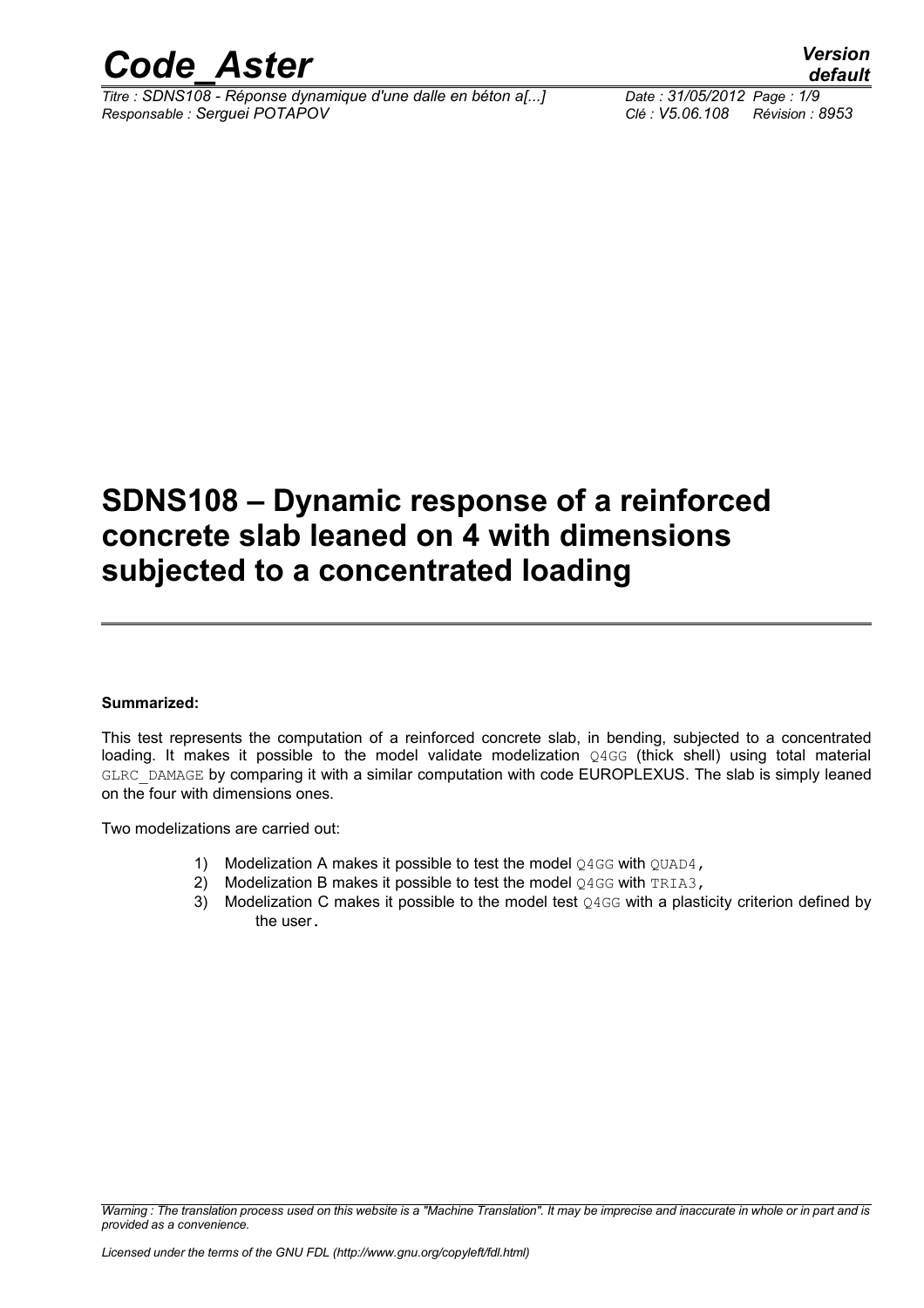*Titre : SDNS108 - Réponse dynamique d'une dalle en béton a[...] Date : 31/05/2012 Page : 2/9 Responsable : Serguei POTAPOV Clé : V5.06.108 Révision : 8953*

### **1 Problem of reference**

#### **1.1 Geometry**

Paves square, length  $l=1.8m$ , of thickness  $h=0.12 m$ , out of simple bearing on four edges. The reinforcement of bending is parallel to edges; it is identical on each of the two sides and in each of the two meanings ( $dx$ ,  $dy$  being spacings of irons in the directions  $x$  and  $y$ ). The coating of the longitudinal irons closest to the sides is of 22 *mm* . The coating of irons compared to side edges of slab of 2*cm* is neglected. The table hereafter recapitulates the data of reinforcement. The geometrical percentage of steel  $\mu$  is given for a face in a meaning.

| Diameter of     | Spacing           | Section steel/section | outdistances grid/mean           |
|-----------------|-------------------|-----------------------|----------------------------------|
| reinforcements  |                   | of the concrete       | surface of slab                  |
| $\Phi = 0.01$ m | $dx = dy = 0,1$ m | $\mu = 0.65$          | $e_{s} = \pm 0.038 \,\mathrm{m}$ |



One notes  $a_x =$ *Ax dx* and  $a_y =$ *Ay d y* rates of reinforcement (here:  $a_x = a_y = 7{,}854.10^{-4}$  m),  $A_x$  ( $A_y$ )

being the area of the section of an iron bar in the direction  $|x(y)|$  ;  $|e_s|$  is the distance from the threedimensions functions at mean surface.

For reasons of symmetry one models a quarter  $(ABCD)$  of slab.

#### **1.2 Material properties**

the mechanical properties of steels are the following ones:

| Modulus Young | Poisson's | Yield stress to | Slope of  |
|---------------|-----------|-----------------|-----------|
|               | ratio     | 0.2% $\sigma$   | hardening |
| 210000 MPa    | 0.3       | 500 MPa         | $0$ MPa   |

Those of the concrete are the following ones:

| Modulate of  | Poisson's | Strength in          | Strength in        |
|--------------|-----------|----------------------|--------------------|
| Youngformule | ratio     | compression $\sigma$ | tension $\sigma$ , |
| 35700 MPa    | 0.22      | 52,5 $MPa$           | 4 4 MPa            |

*Warning : The translation process used on this website is a "Machine Translation". It may be imprecise and inaccurate in whole or in part and is provided as a convenience.*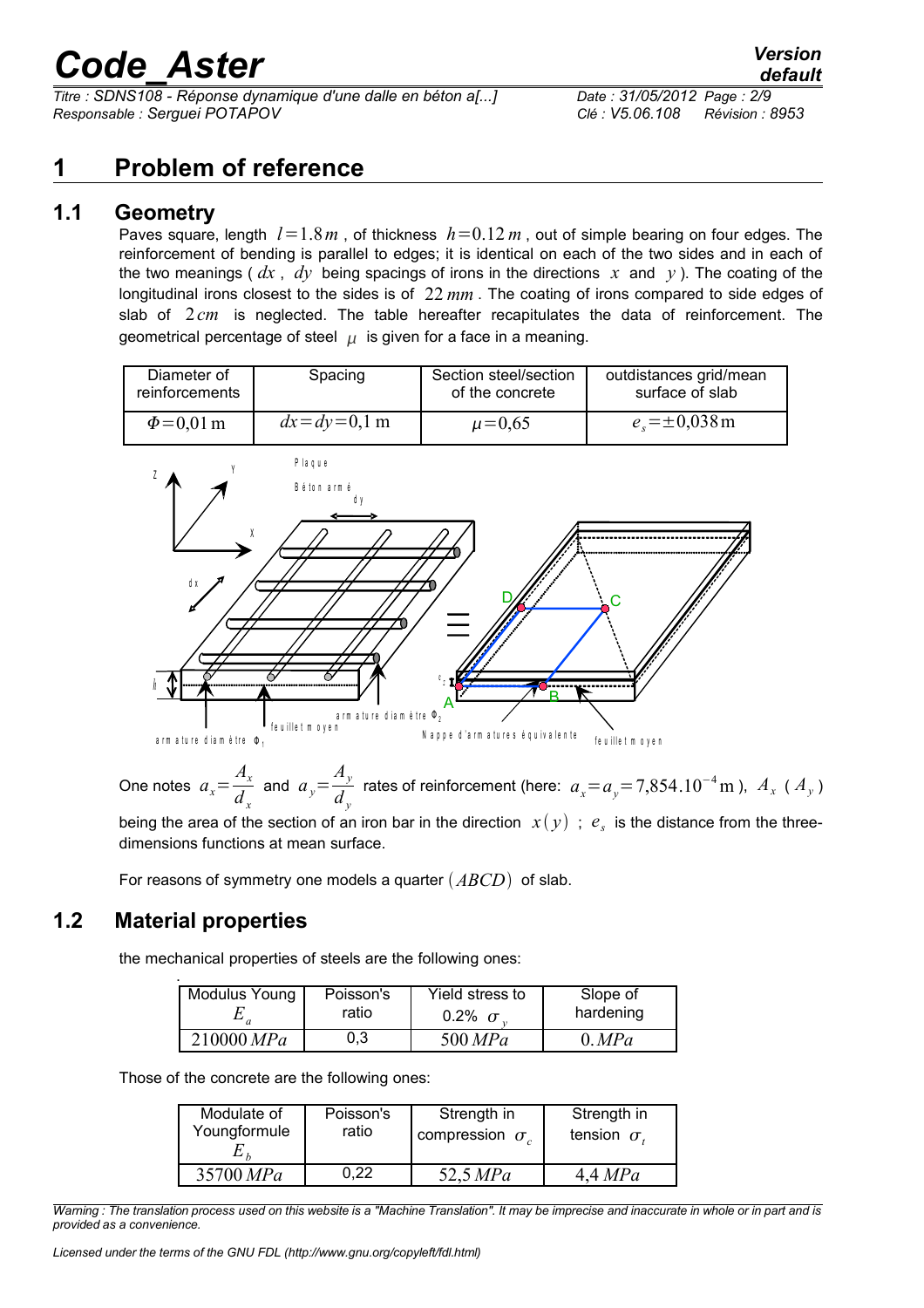

*Titre : SDNS108 - Réponse dynamique d'une dalle en béton a[...] Date : 31/05/2012 Page : 3/9 Responsable : Serguei POTAPOV Clé : V5.06.108 Révision : 8953*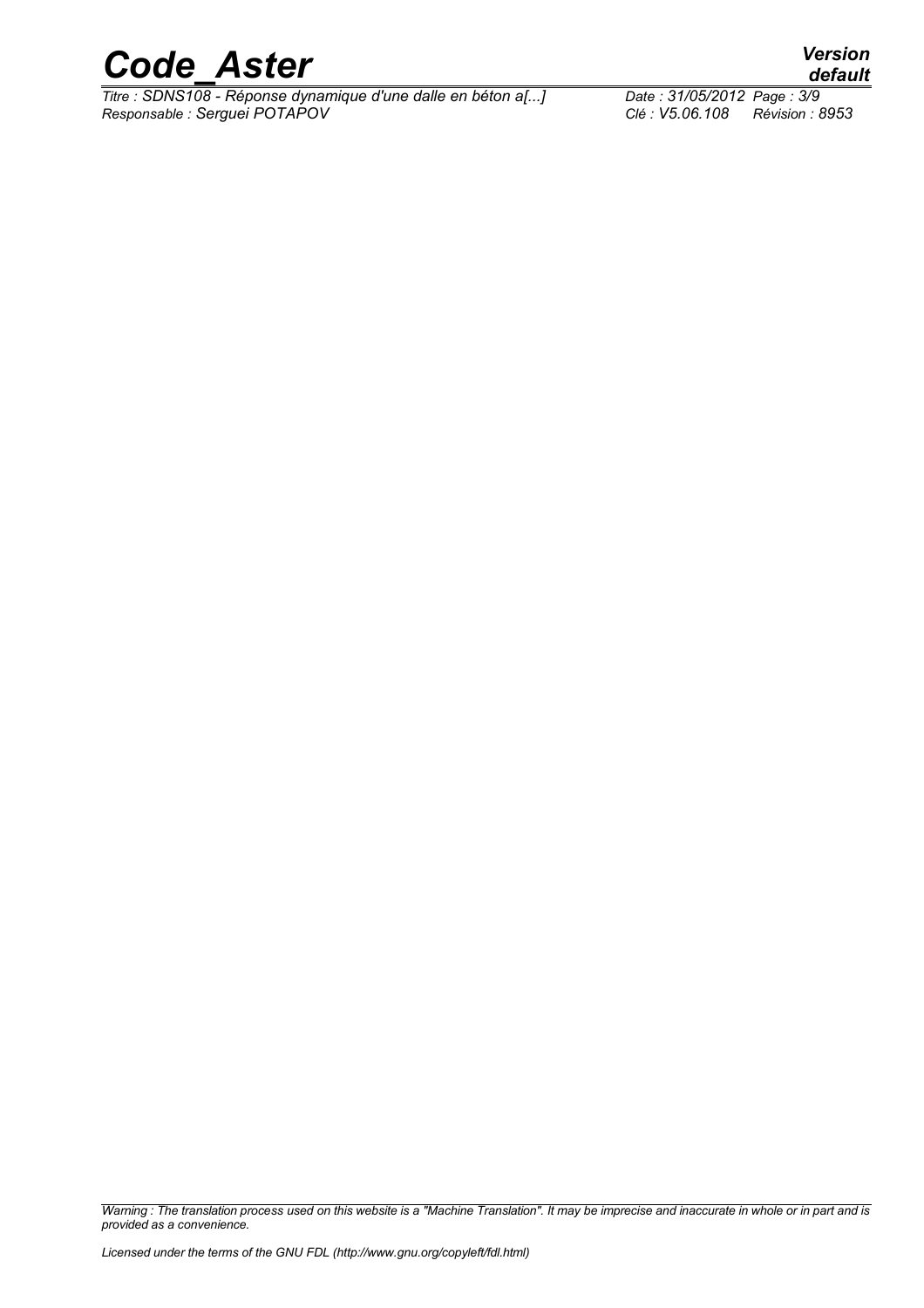*Titre : SDNS108 - Réponse dynamique d'une dalle en béton a[...] Date : 31/05/2012 Page : 4/9 Responsable : Serguei POTAPOV Clé : V5.06.108 Révision : 8953*

*default*

For the modelization C, one enters manually the moments limit plastic :

MP1X = 1200 Nm/m MP1Y = 1200 Nm/m MP2X = -1200 Nm/m MP2Y = -1200 Nm/m

#### **1.3 Boundary conditions and loadings**

the boundary conditions are the following ones:

- Simply leaned on dimensioned  $AD$  and  $BC : DZ = 0$
- Symmetry on with dimensions ones
	- $\overline{BC}$  :  $DX = DRY = 0$ 
		- $CD : DY = DRX = 0$

the evolution of the loading, applied to the center of the plate, is presented below.

| Time (S)    | FZ(N)                 |
|-------------|-----------------------|
| 0.0.0.<br>ი |                       |
| 0.001       | 8.8E5                 |
| 0.040       | 8.8E5                 |
| 0.041       | 0.0.1.0.0<br>$\Omega$ |
|             |                       |



#### **1.4 Initial conditions**

the plate is initially at rest in a virgin state.

*Warning : The translation process used on this website is a "Machine Translation". It may be imprecise and inaccurate in whole or in part and is provided as a convenience.*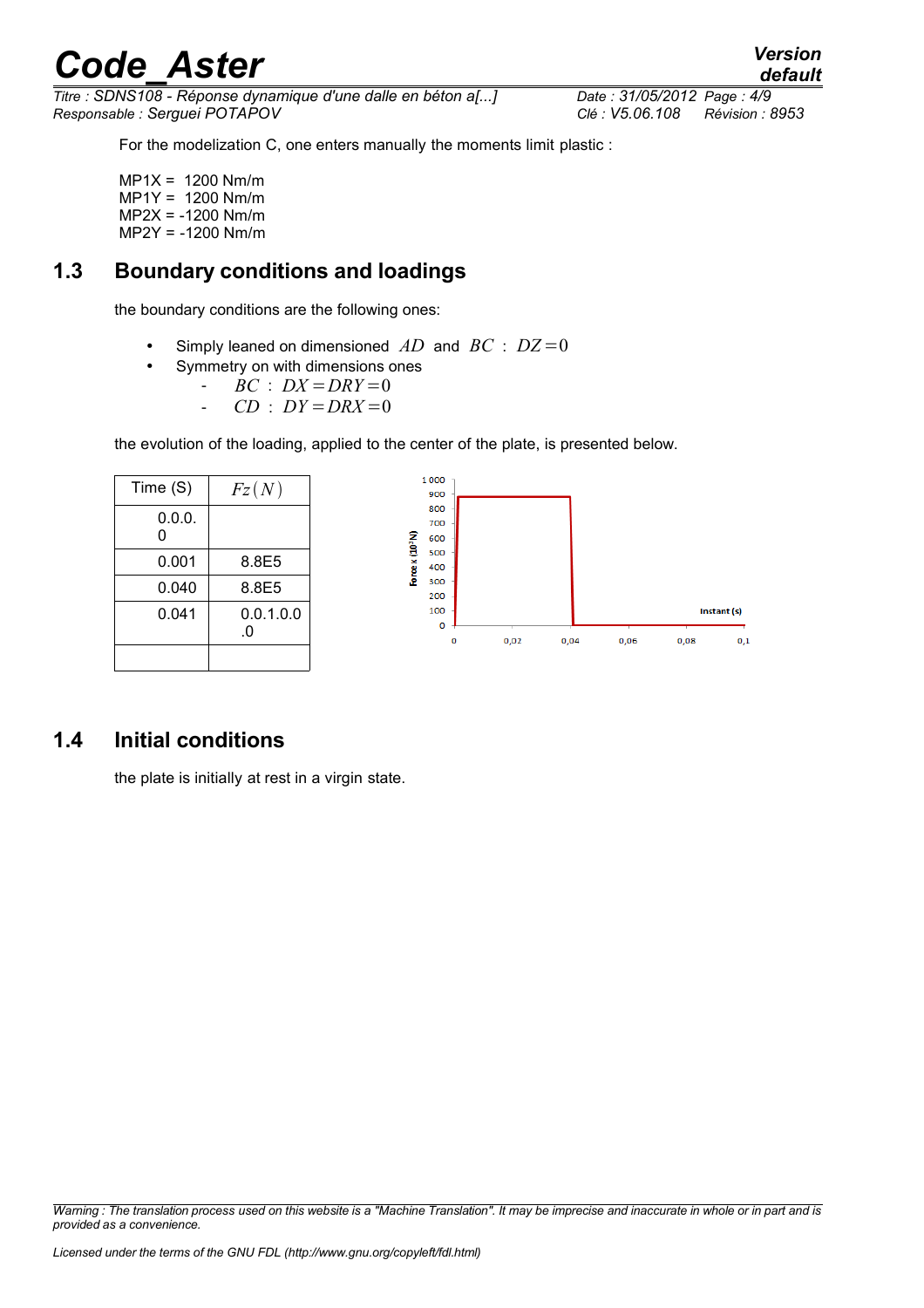*Titre : SDNS108 - Réponse dynamique d'une dalle en béton a[...] Date : 31/05/2012 Page : 5/9 Responsable : Serguei POTAPOV Clé : V5.06.108 Révision : 8953*

*default*

### **2 Reference solution**

#### **2.1 Method of calculating used for the reference solution**

the results of reference were got with Europlexus.

The meshes used by Europlexus and Code Aster are the same ones.

#### **2.2 Results of reference**

the results of reference correspond to the following displacement *Z* of the point *C* located at the center of the plate. Appointed time corresponds to time when the displacement obtained with Europlexus is maximum. For the modelizations A and B, the values obtained by Europlexus are:

| Time          |                                |               |         | Europlexus       |  |
|---------------|--------------------------------|---------------|---------|------------------|--|
| Quantity<br>S |                                | Localization  | Element | (m)<br>following |  |
| 0,0093436     | Displacement<br>Displacement Z | Centers plate | 04GS    | $-0.04890906$ m  |  |
| 0,0091250     | Displacement<br>following      | Centers plate | T3GS    | $-0.04574386$ m  |  |

For the modelization C, one has

| Urgent        |                           |                 | Europlexus |                         |  |
|---------------|---------------------------|-----------------|------------|-------------------------|--|
| $\mathcal{S}$ | Quantity                  | Localization    | Element    | Displacement<br>(m)     |  |
| 0,0096593     | following<br>Displacement | Center of plate | 04GS       | $-0.05870762 \text{ m}$ |  |

#### **2.3 Uncertainty on the numerical**

solution Solution.

#### **2.4 Bibliographical references**

- [1] [R3.07.09]: "Shell element thick T3G"
- [2] [U2.02.01]: " Note of use of the voluminal elements plates, shells and shells SHB "

*Warning : The translation process used on this website is a "Machine Translation". It may be imprecise and inaccurate in whole or in part and is provided as a convenience.*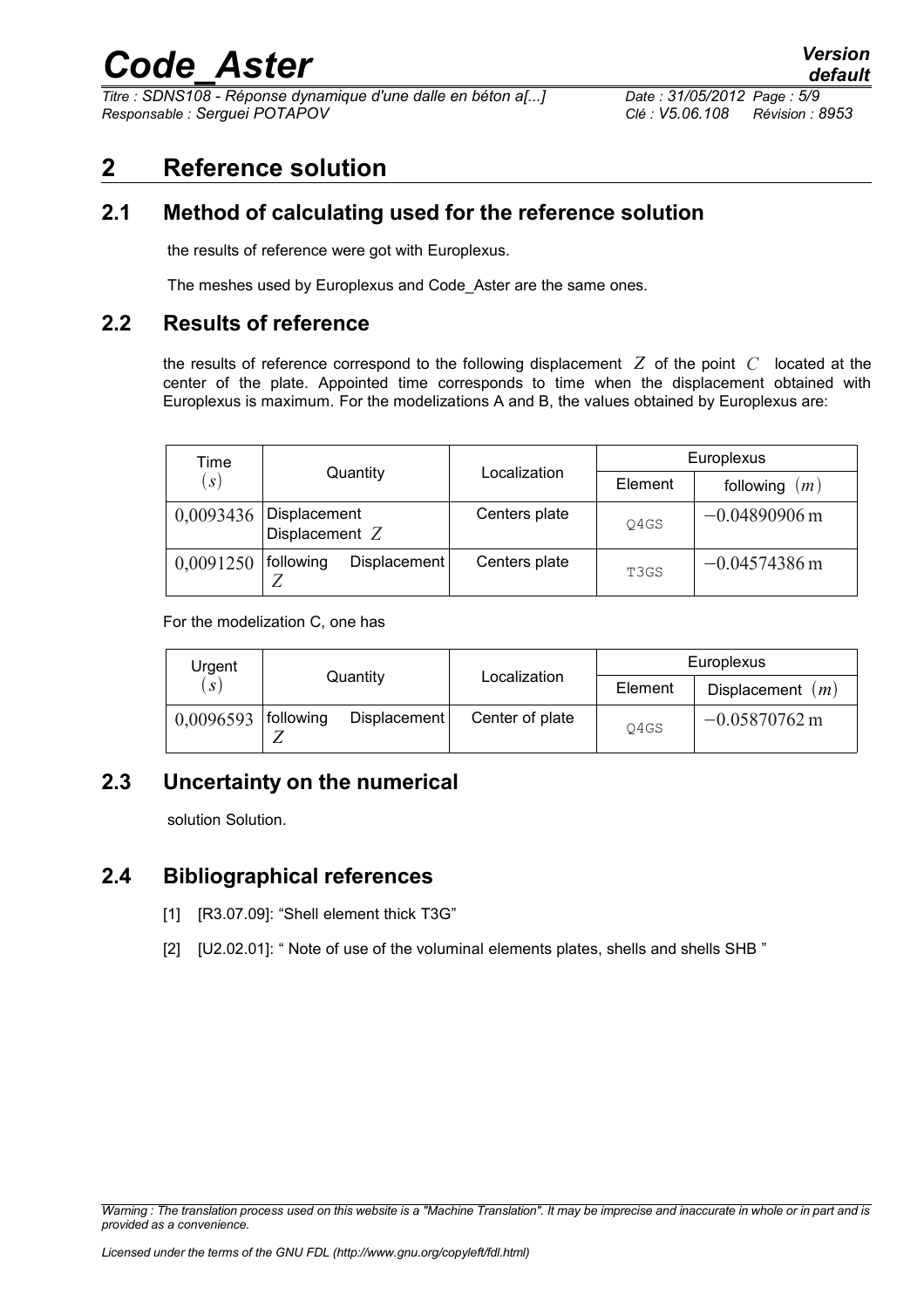*Titre : SDNS108 - Réponse dynamique d'une dalle en béton a[...] Date : 31/05/2012 Page : 6/9 Responsable : Serguei POTAPOV Clé : V5.06.108 Révision : 8953*

### **3 Modelization A**

#### **3.1 Characteristic of the modelization**

Modelization Q4GG



#### **3.2 Characteristic of the mesh**

Many nodes: 81 Number of meshes and type: 64 QUAD4

#### **3.3 Quantities tested and results**

| Time (S)  | <b>COMPONEN</b> | <b>QUANTITY</b> | <i>GROUP NO</i> | <b>Standard</b><br>оf<br><b>Reference</b> | <b>Reference</b> | <b>Tolerance</b><br>(%) |
|-----------|-----------------|-----------------|-----------------|-------------------------------------------|------------------|-------------------------|
| 0,0093436 | DEPL            | DZ.             | Point C         | "SOURCE<br>EXTERNE"                       | $-0.04890906$ m  | 5.0                     |

#### **3.4 Remarks**

computations were carried out with a diagram of temporal integration explicit of centered differences type finished.

*Warning : The translation process used on this website is a "Machine Translation". It may be imprecise and inaccurate in whole or in part and is provided as a convenience.*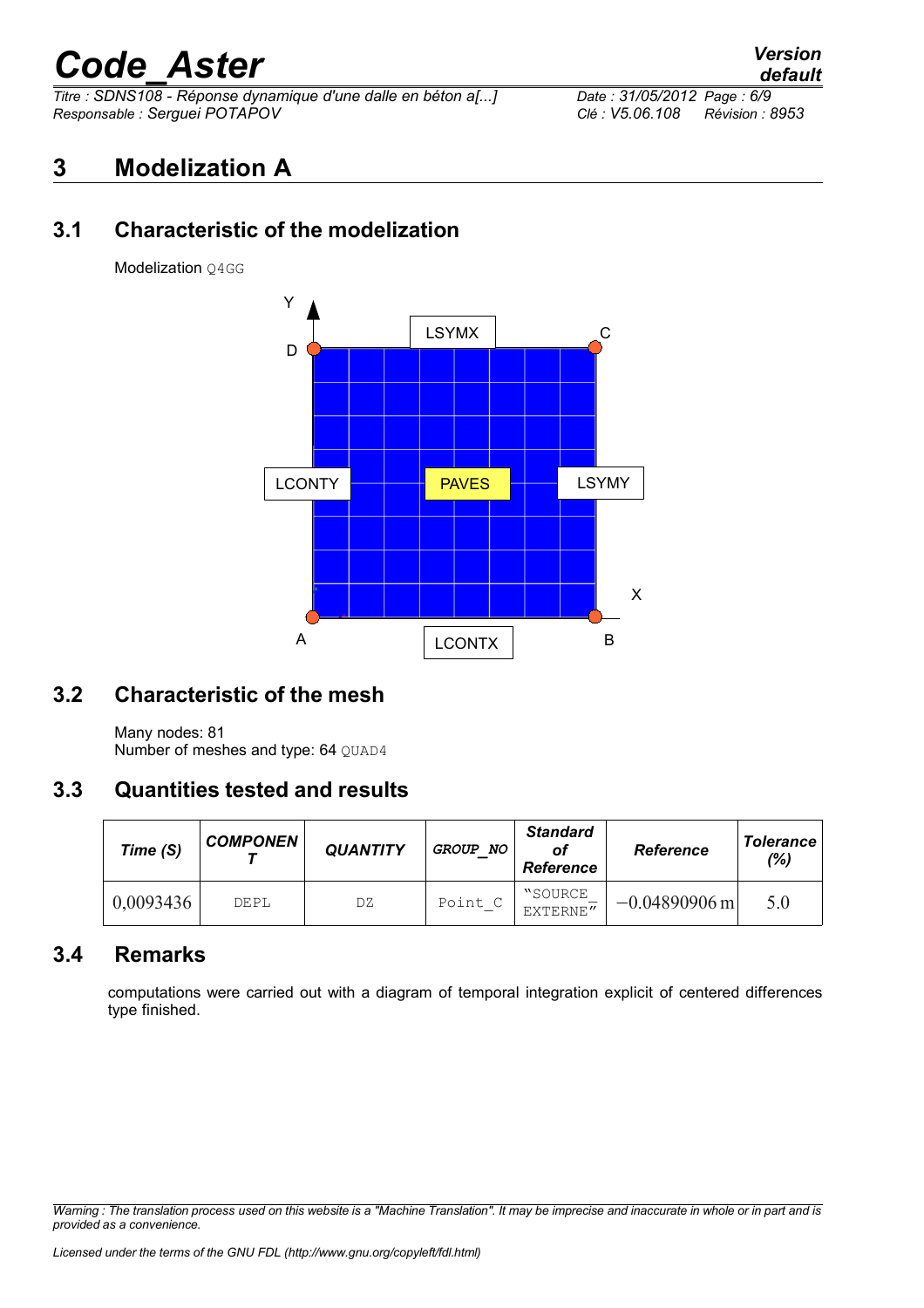*Titre : SDNS108 - Réponse dynamique d'une dalle en béton a[...] Date : 31/05/2012 Page : 7/9 Responsable : Serguei POTAPOV Clé : V5.06.108 Révision : 8953*

### **4 Modelization B**

#### **4.1 Characteristic of the modelization**





### **4.3 Quantities tested and results**

| Time (S)  | <b>COMPONEN</b> | <b>QUANTITY</b> | <b>GROUP NO</b> | <b>Standard</b><br>οf<br><b>Reference</b> | <b>Reference</b> | <b>Tolerance</b><br>(%) |
|-----------|-----------------|-----------------|-----------------|-------------------------------------------|------------------|-------------------------|
| 0.0091250 | DE PL           | DZ.             | Point C         | "SOURCE<br>EXTERNE"                       | $-0.04574386$ m  |                         |

#### **4.4 Remarks**

computations were carried out with a diagram of temporal integration explicit of centered differences type finished.

*Warning : The translation process used on this website is a "Machine Translation". It may be imprecise and inaccurate in whole or in part and is provided as a convenience.*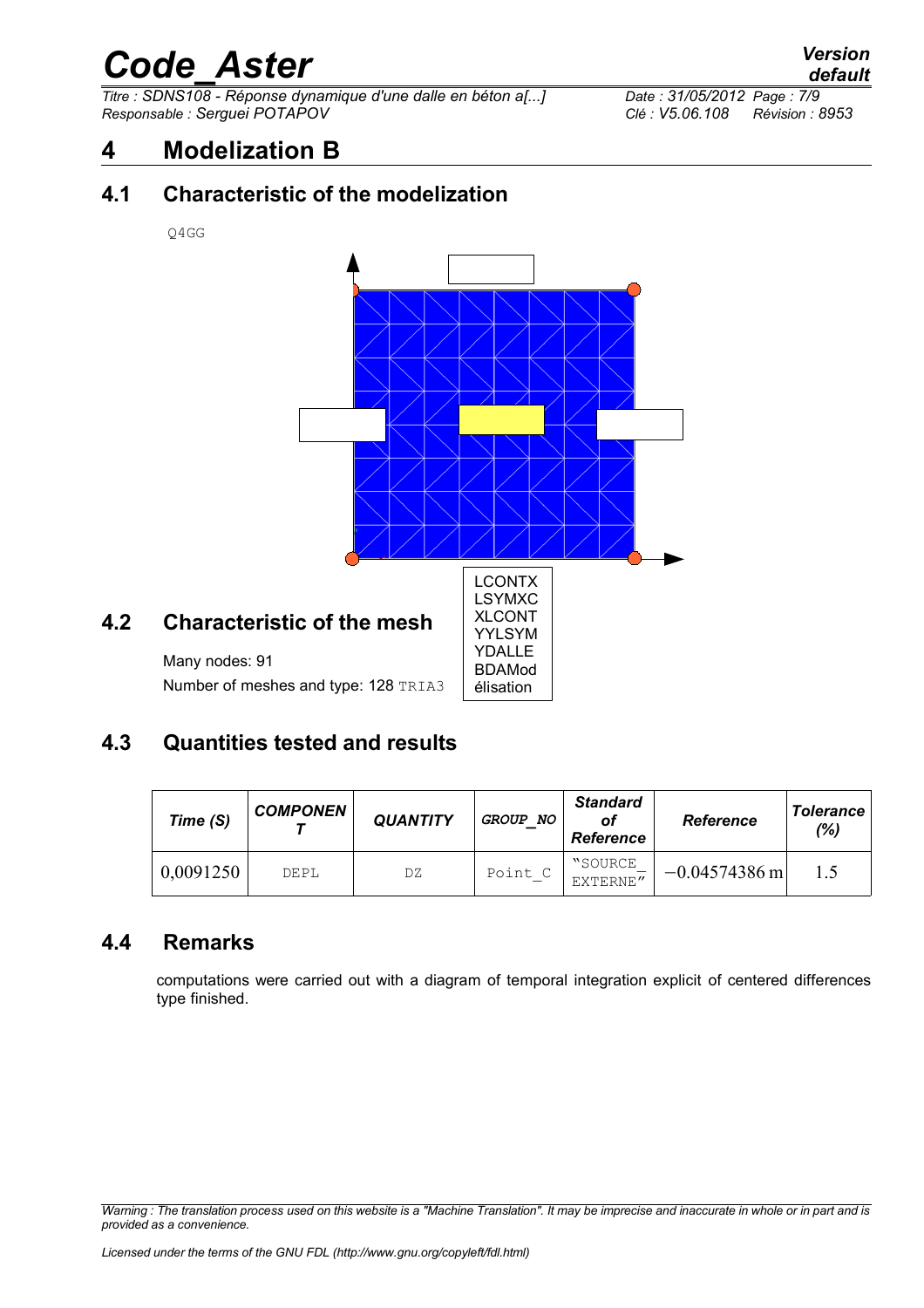*Titre : SDNS108 - Réponse dynamique d'une dalle en béton a[...] Date : 31/05/2012 Page : 8/9 Responsable : Serguei POTAPOV Clé : V5.06.108 Révision : 8953*

## **5 Modelization C**

### **5.1 Characteristic of the modelization**

Modelization Q4GG



#### **5.2 Characteristic of the mesh**

Many nodes: 81 Number of meshes and type: 64 QUAD4

#### **5.3 Quantities tested and results**

| Time (S)  | <b>COMPONEN</b> | <b>QUANTITY</b> | <i>GROUP NO</i> | <b>Standard</b><br>οf<br><b>Reference</b> | <b>Reference</b>        | <b>Tolerance</b><br>(%) |
|-----------|-----------------|-----------------|-----------------|-------------------------------------------|-------------------------|-------------------------|
| 0,0096593 | DEPL            | DZ.             | Point C         | "SOURCE<br>EXTERNE"                       | $-0.05870762 \text{ m}$ | 20.0                    |

#### **5.4 Remarks**

computations were carried out with a diagram of temporal integration explicit of centered differences type finished.

*Warning : The translation process used on this website is a "Machine Translation". It may be imprecise and inaccurate in whole or in part and is provided as a convenience.*